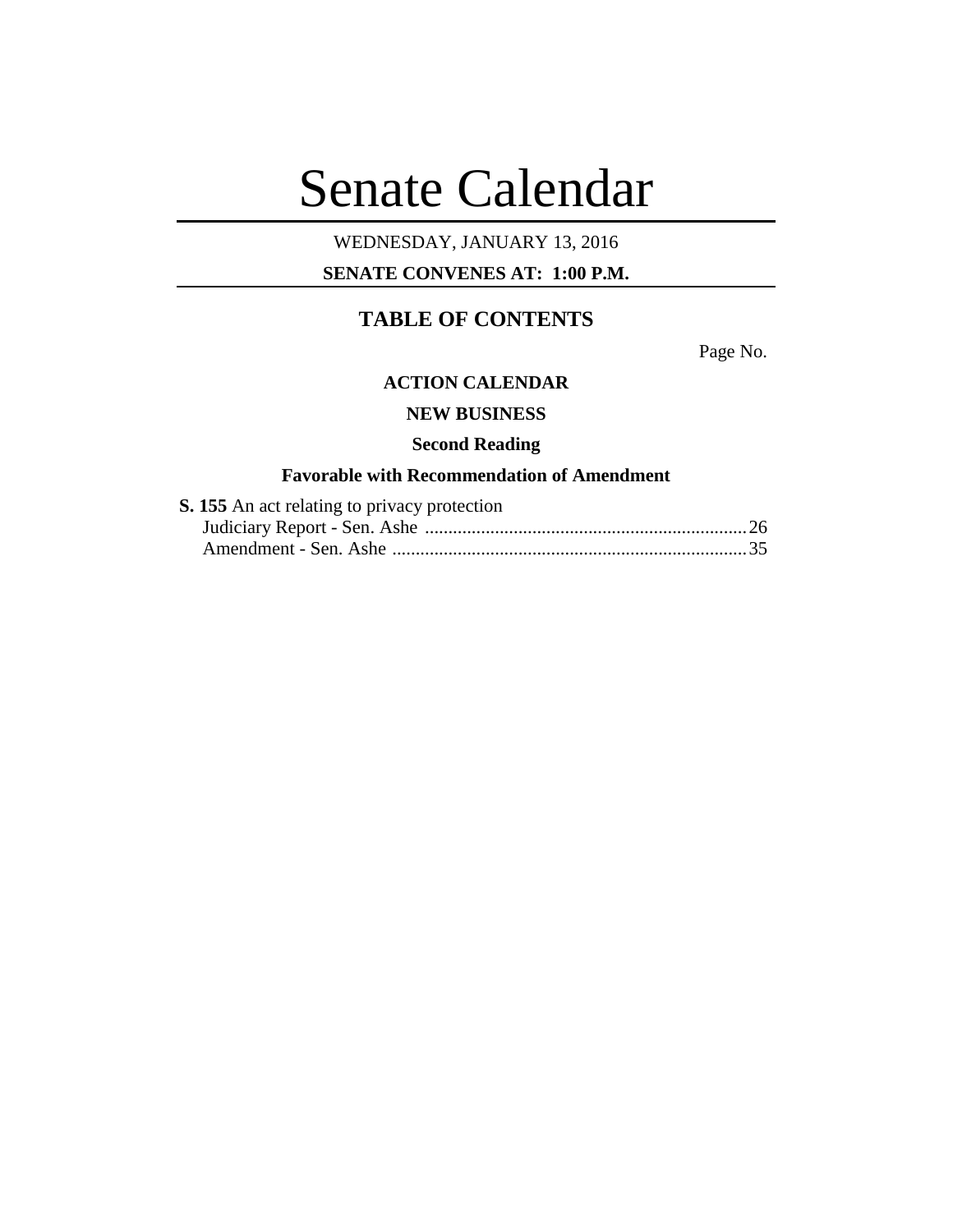## **ORDERS OF THE DAY**

## **ACTION CALENDAR**

#### **NEW BUSINESS**

#### **Second Reading**

## **Favorable with Recommendation of Amendment**

# **S. 155.**

An act relating to privacy protection.

# **Reported favorably with recommendation of amendment by Senator Ashe for the Committee on Judiciary.**

The Committee recommends that the bill be amended as follows:

First: By striking out Sec. 1 in its entirety and inserting in lieu thereof a new Sec. 1 to read as follows:

Sec. 1. 18 V.S.A. chapter 42B is added to read:

# CHAPTER 42B. HEALTH CARE PRIVACY

# § 1881. DISCLOSURE OF PROTECTED HEALTH INFORMATION PROHIBITED

(a) As used in this section:

(1) "Covered entity" shall have the same meaning as in 45 C.F.R. § 160.103.

(2) "Protected health information" shall have the same meaning as in 45 C.F.R. § 160.103.

(b) A covered entity shall not disclose protected health information unless the disclosure is permitted under the Health Insurance Portability and Accountability Act of 1996 (HIPAA).

Second: In Sec. 2, in 20 V.S.A. § 4622, by striking out subsection (a) in its entirety and inserting in lieu thereof a new subsection (a) to read as follows:

(a) Except as provided in subsection (b) of this section, a law enforcement agency shall not use a drone or information acquired through the use of a drone for the purpose of investigating, detecting, or prosecuting crime.

Third: In Sec. 2, in 20 V.S.A.  $\S$  4624, by striking out  $\S$  4624 in its entirety and inserting in lieu thereof a new § 4624 to read as follows:

#### § 4624. NONLAW ENFORCEMENT USE OF DRONES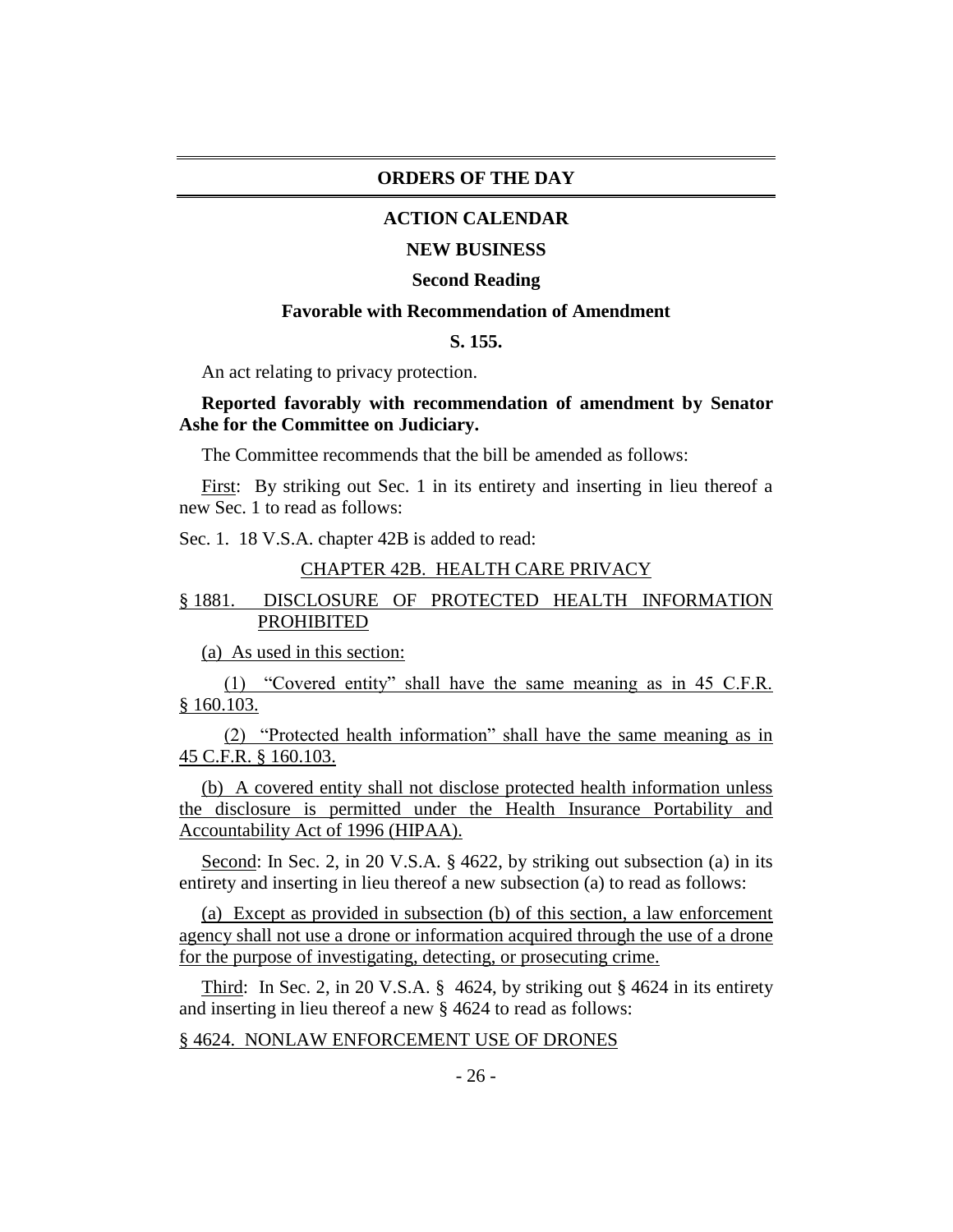(a) Any use of drones by any person other than a law enforcement agency shall comply with all applicable Federal Aviation Administration requirements and guidelines.

(b) It is the intent of the General Assembly that any person who uses a model aircraft as defined in the Federal Aviation Administration Modernization and Reform Act of 2012 shall operate the aircraft according to the guidelines of community-based organizations such as the Academy of Model Aeronautics National Model Aircraft Safety Code.

Fourth: By inserting a new Sec. 4 to read as follows:

Sec. 4. REPORT; AGENCY OF TRANSPORTATION AVIATION PROGRAM

On or before December 15, 2016, the Aviation Program within the Agency of Transportation shall report to the Senate and House Committees on Judiciary any recommendations or proposals it determines are necessary for the regulation of drones pursuant to 20 V.S.A. § 4624.

Fifth: By inserting a new Sec. 5 to read as follows:

\* \* \* Vermont Electronic Communication Privacy Act \* \* \*

Sec. 5. 13 V.S.A. chapter 232 is added to read:

# CHAPTER 232. VERMONT ELECTRONIC COMMUNICATION PRIVACY ACT

#### § 8101. DEFINITIONS

As used in this chapter:

(1) "Adverse result" means:

(A) danger to the life or physical safety of an individual;

(B) flight from prosecution;

(C) destruction of or tampering with evidence;

(D) intimidation of potential witnesses; or

(E) serious jeopardy to an investigation or undue delay of a trial.

(2) "Authorized possessor" means the possessor of an electronic device when that person is the owner of the device or has been authorized to possess the device by the owner of the device.

(3) "Electronic communication" means the transfer of signs, signals, writings, images, sounds, data, or intelligence of any nature in whole or in part by a wire, a radio, electromagnetic, photoelectric, or photo-optical system.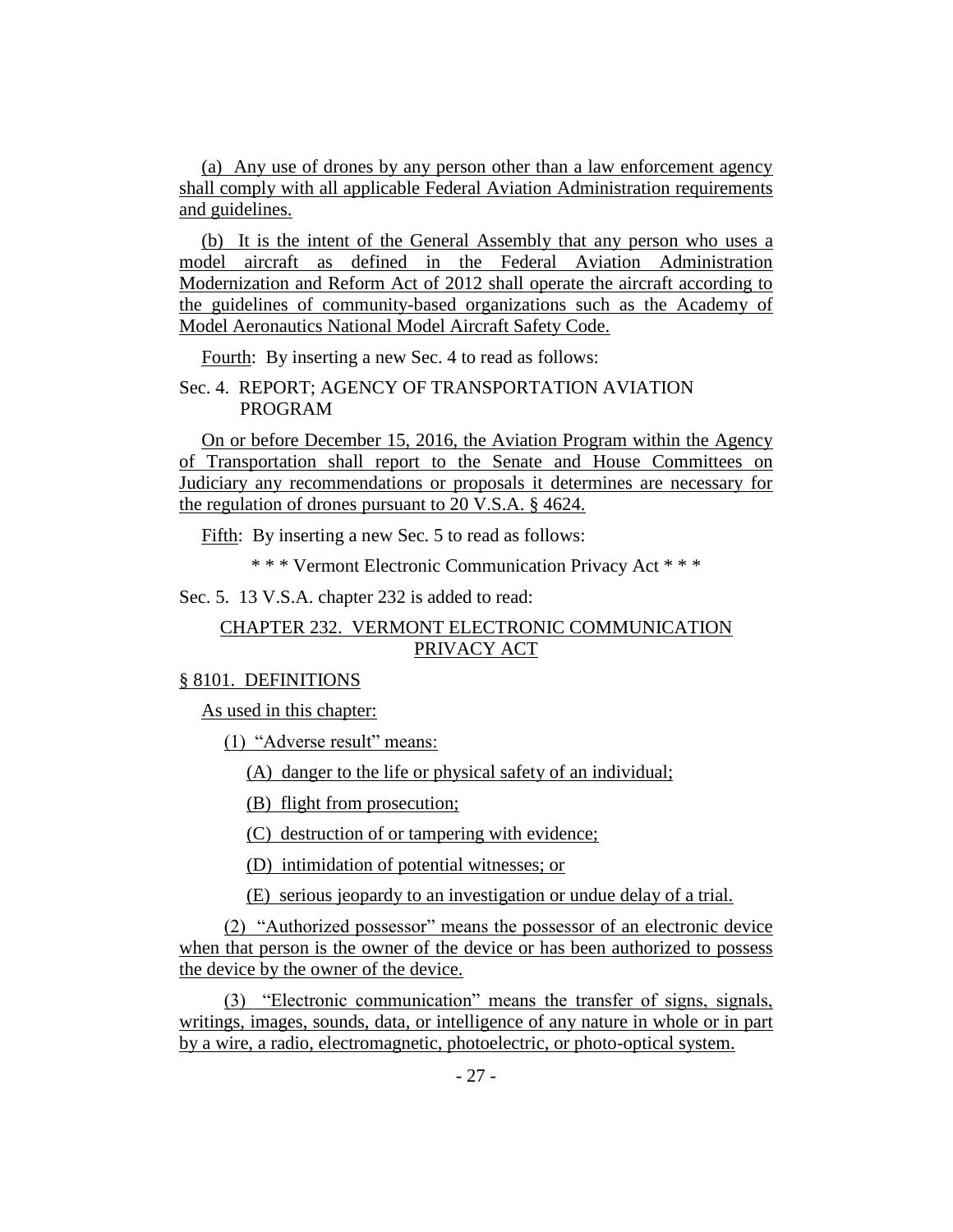(4) "Electronic communication service" means a service that provides to its subscribers or users the ability to send or receive electronic communications, including a service that acts as an intermediary in the transmission of electronic communications, or stores protected user information.

(5) "Electronic device" means a device that stores, generates, or transmits information in electronic form.

(6) "Government entity" means a department or agency of the State or a political subdivision thereof, or an individual acting for or on behalf of the State or a political subdivision thereof.

(7) "Law enforcement officer" means:

(A) a law enforcement officer certified at Level II or Level III pursuant to 20 V.S.A. § 2358;

(B) the Attorney General;

(C) an assistant attorney general;

(D) a State's Attorney; or

(E) a deputy State's attorney

(8) "Lawful user" means a person or entity who lawfully subscribes to or uses an electronic communication service, whether or not a fee is charged.

(9) "Protected user information" means electronic communication content, including the subject line of e-mails, cellular tower-based location data, GPS or GPS-derived location data, the contents of files entrusted by a user to an electronic communication service pursuant to a contractual relationship for the storage of the files whether or not a fee is charged, and data memorializing the content of information accessed or viewed by a user.

(10) "Service provider" means a person or entity offering an electronic communication service.

(11) "Specific consent" means consent provided directly to the government entity seeking information, including when the government entity is the addressee or intended recipient or a member of the intended audience of an electronic communication. Specific consent does not require that the originator of a communication have actual knowledge that an addressee, intended recipient, or member of the specific audience is a government entity.

(12) "Subscriber information" means the name, names of additional account users, account number, billing address, physical address, e-mail address, telephone number, payment method, record of services used, record of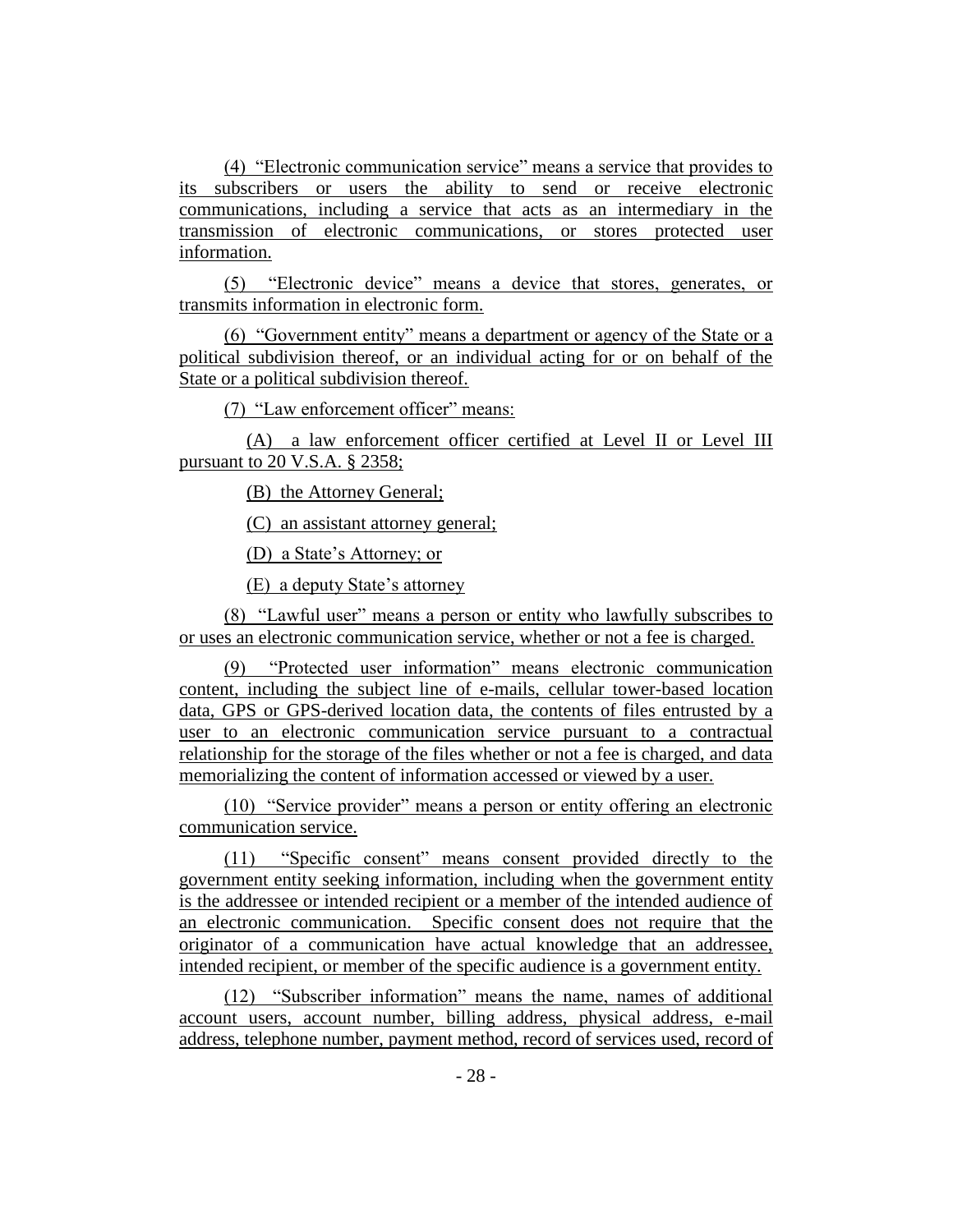duration of service provided, and I.P. address kept by a service provider regarding a user or account.

# § 8102. LIMITATIONS ON COMPELLED PRODUCTION OF ELECTRONIC INFORMATION

(a) Except as provided in this section, a law enforcement officer shall not compel the production of or access to protected user information from a service provider.

(b) A law enforcement officer may compel the production of or access to protected user information from a service provider:

(1) pursuant to a warrant;

(2) pursuant to an existing, judicially recognized exception to the warrant requirement;

(3) with the specific consent of a lawful user of the electronic communication service;

(4) if a law enforcement officer, in good faith, believes that an emergency involving danger of death or serious bodily injury to any person requires access to the electronic device information without delay; or

(5) except where prohibited by State or federal law, if the device is seized from an inmate's possession or found in an area of a correctional facility, jail, or lock-up under the jurisdiction of the Department of Corrections, a sheriff, or a court to which inmates have access and the device is not in the possession of an individual and the device is not known or believed to be the possession of an authorized visitor.

(c) A law enforcement officer may compel the production of or access to information kept by a service provider other than protected user information:

(1) pursuant to a subpoena issued by a judicial officer, who shall issue the subpoena upon a finding that:

(A) there is reasonable cause to believe that an offense has been committed; and

(B) the information sought is relevant to the offense or appears reasonably calculated to lead to discovery of evidence of the alleged offense;

(2) pursuant to a subpoena issued by a grand jury;

(3) pursuant to a court order issued by a judicial officer upon a finding that the information sought is reasonably related to a pending investigation or pending case; or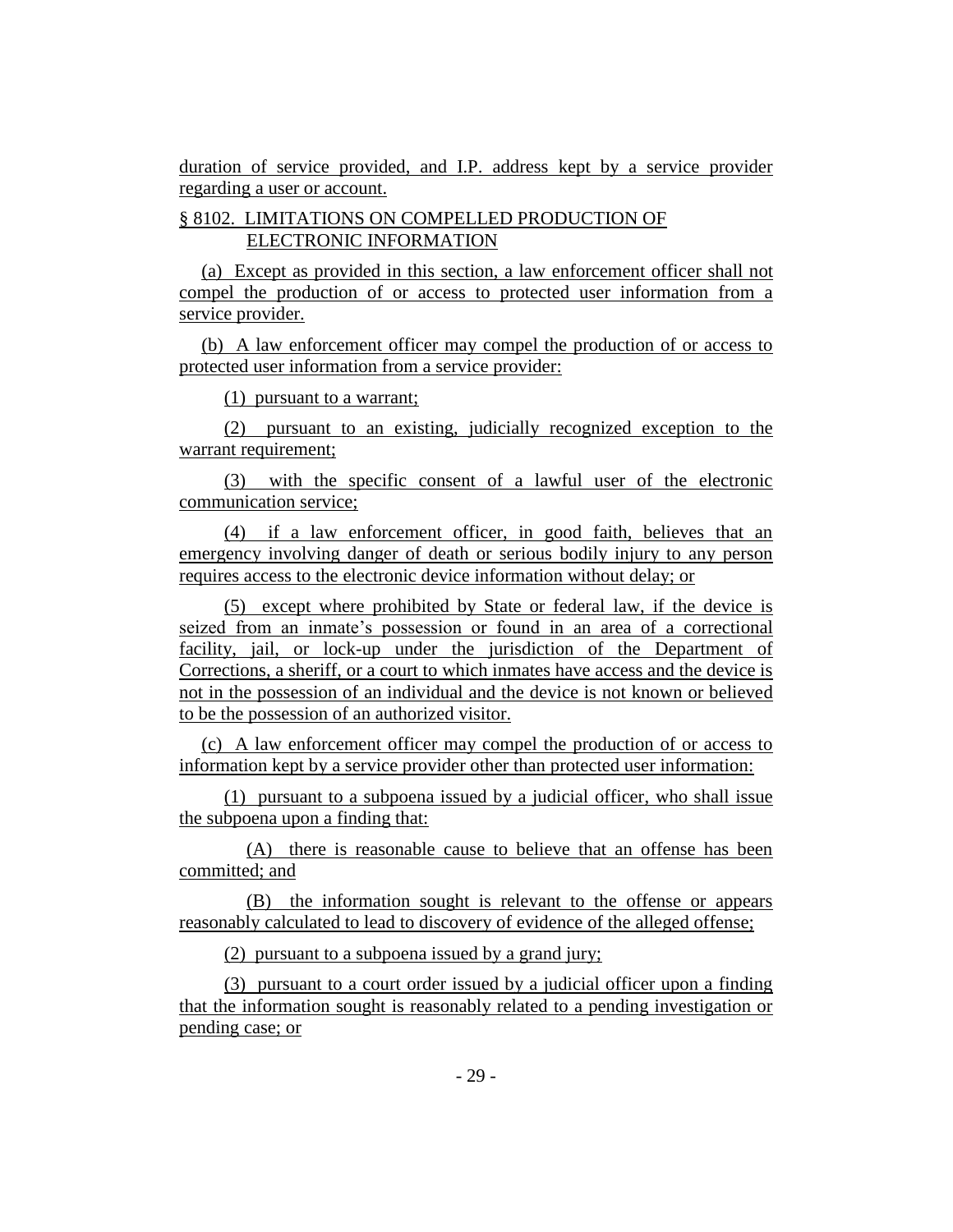(4) for any of the reasons listed in subdivisions  $(b)(2)$ –(4) of this section.

(d) A warrant issued for protected user information shall comply with the following requirements:

(1) The warrant shall describe with particularity the information to be seized by specifying the time periods covered and, as appropriate and reasonable, the target individuals or accounts, the applications or services covered, and the types of information sought.

(2)(A) The warrant shall require that any information obtained through execution of the warrant that is unrelated to the warrant's objective not be subject to further review, use, or disclosure without a court order.

(B) A court shall issue an order for review, use, or disclosure of information obtained pursuant to subdivision (A) of this subdivision (2) if it finds there is probable cause to believe that:

(i) the information is relevant to an active investigation;

(ii) the information constitutes evidence of a criminal offense; or

(iii) review, use, or disclosure of the information is required by State or federal law.

(e) A warrant or subpoena directed to a service provider shall be accompanied by an order requiring the service provider to verify the authenticity of electronic information that it produces by providing an affidavit that complies with the requirements of Rule  $902(11)$  or  $902(12)$  of the Vermont Rules of Evidence.

(f) A service provider may voluntarily disclose information other than protected user information when that disclosure is not otherwise prohibited by State or federal law.

(g) If a law enforcement officer receives information voluntarily provided pursuant to subsection (f) of this section, the officer shall destroy the information within 90 days unless any of the following circumstances apply:

(1) A law enforcement officer has or obtains the specific consent of the sender or recipient of the electronic communications about which information was disclosed.

(2) A law enforcement officer obtains a court order authorizing the retention of the information. A court shall issue a retention order upon a finding that the conditions justifying the initial voluntary disclosure persist. The order shall authorize the retention of the information only for as long as: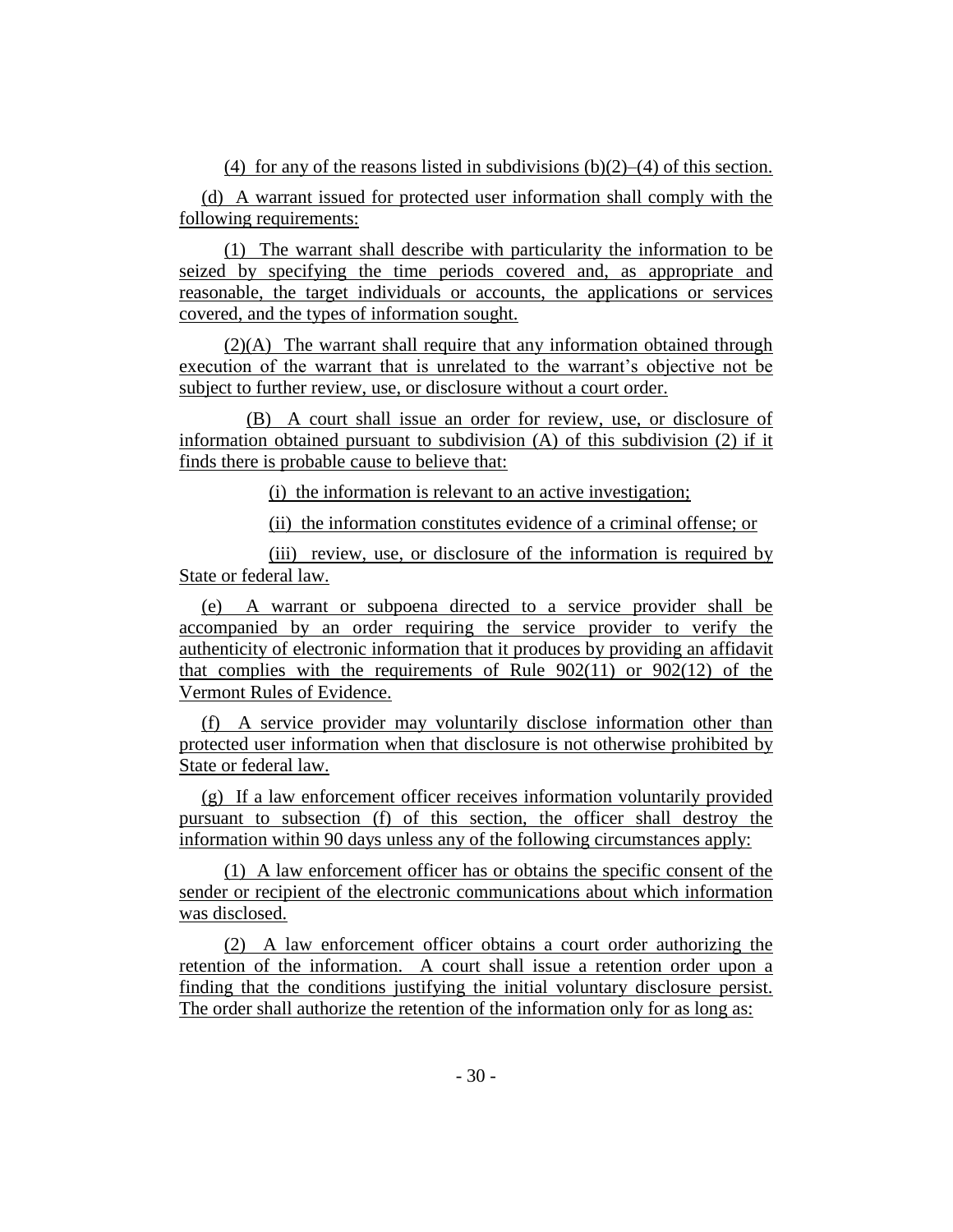(A) the conditions justifying the initial voluntary disclosure persist; or

(B) there is probable cause to believe that the information constitutes evidence of the commission of a crime.

(3) A law enforcement officer reasonably believes that the information relates to an investigation into child exploitation and the information is retained as part of a multiagency database used in the investigation of similar offenses and related crimes.

(h) If a law enforcement officer obtains electronic information without a warrant under subdivision  $(b)(4)$  of this section because of an emergency involving danger of death or serious bodily injury to a person that requires access to the electronic information without delay, the officer shall, within five days after obtaining the information, apply for a warrant or order authorizing obtaining the electronic information or a motion seeking approval of the emergency disclosures. The application or motion shall set forth the facts giving rise to the emergency and shall, if applicable, include a request supported by a sworn affidavit for an order delaying notification under subdivision 8103(b)(1) of this section. The court shall promptly rule on the application or motion. If the court finds that the facts did not give rise to an emergency or denies the motion or application on any other ground, the court shall order the immediate destruction of all information obtained, and immediate notification pursuant to subsection 8103(a) if this title if it has not already been provided.

(i) This section does not limit the existing authority of a law enforcement officer to use legal process to do any of the following:

(1) require an originator, addressee, or intended recipient of an electronic communication to disclose any protected user information associated with that communication;

(2) require an entity that provides electronic communications services to its officers, directors, employees, or agents for the purpose of carrying out their duties to disclose protected user information associated with an electronic communication to or from an officer, director, employee, or agent of the entity; or

(3) require a service provider to provide subscriber information.

(j) A service provider shall not be subject to civil or criminal liability for producing or providing access to information in good faith reliance on the provisions of this section. This subsection shall not apply to gross negligence, recklessness, or intentional misconduct by the service provider.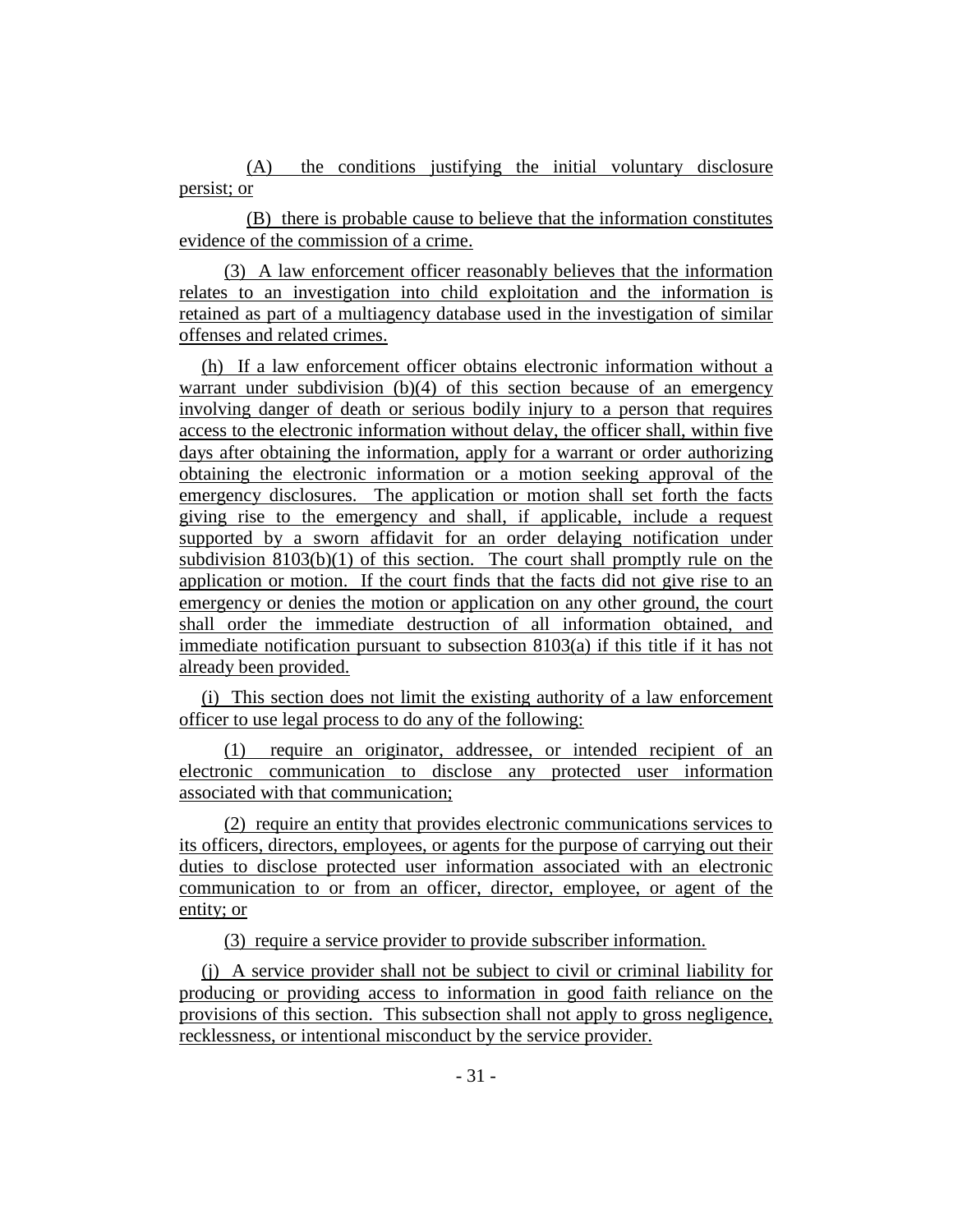# § 8103. NOTICE TO USER OR SUBSCRIBER

(a) Except as otherwise provided in this section, a law enforcement officer who executes a warrant or obtains electronic information in an emergency pursuant to subdivision  $8102(b)(4)$  of this section shall serve upon, or deliver to by registered or first-class mail, electronic mail, or other means reasonably calculated to be effective, the identified targets of the warrant or emergency request a notice that informs the recipient that information about the recipient has been compelled or requested, and, if there was an emergency request, states with reasonable specificity the nature of the government action relative to which the information is sought. The notice shall include a copy of the warrant if a warrant was obtained. The notice shall be served, mailed, or delivered by reliable electronic means contemporaneously with the execution of the warrant, or, in the case of an emergency, within three days after obtaining the electronic information.

(b)(1) When a warrant is sought or electronic information is obtained in an emergency under subdivision 8102(b)(4) of this title, the law enforcement officer may submit a request supported by a sworn affidavit for an order delaying the notification required by subsection (a) of this section and prohibiting any party providing information from notifying any other party that information has been sought. The court shall issue the order if it determines that there is reason to believe that notification may have an adverse result. The delay shall not exceed the period of time for which the court finds there is reason to believe that the notification may have the adverse result, and in no event shall the delay exceed 90 days.

(2) The court may grant additional extensions of the delay for periods of up to 90 days each on the same grounds as provided for in subdivision (1) of this subsection.

(3) When the delayed notification period expires, a law enforcement officer shall serve upon, or deliver to by registered or first-class mail, electronic mail, or reliable electronic means the order for delayed notification, the identified targets of the warrant:

(A) a document that includes the information described in subsection (a) of this section; and

(B) a copy of all electronic information obtained or a summary of that information, including, at a minimum:

(i) the number and types of records disclosed;

(ii) the date and time when the earliest and latest records were created; and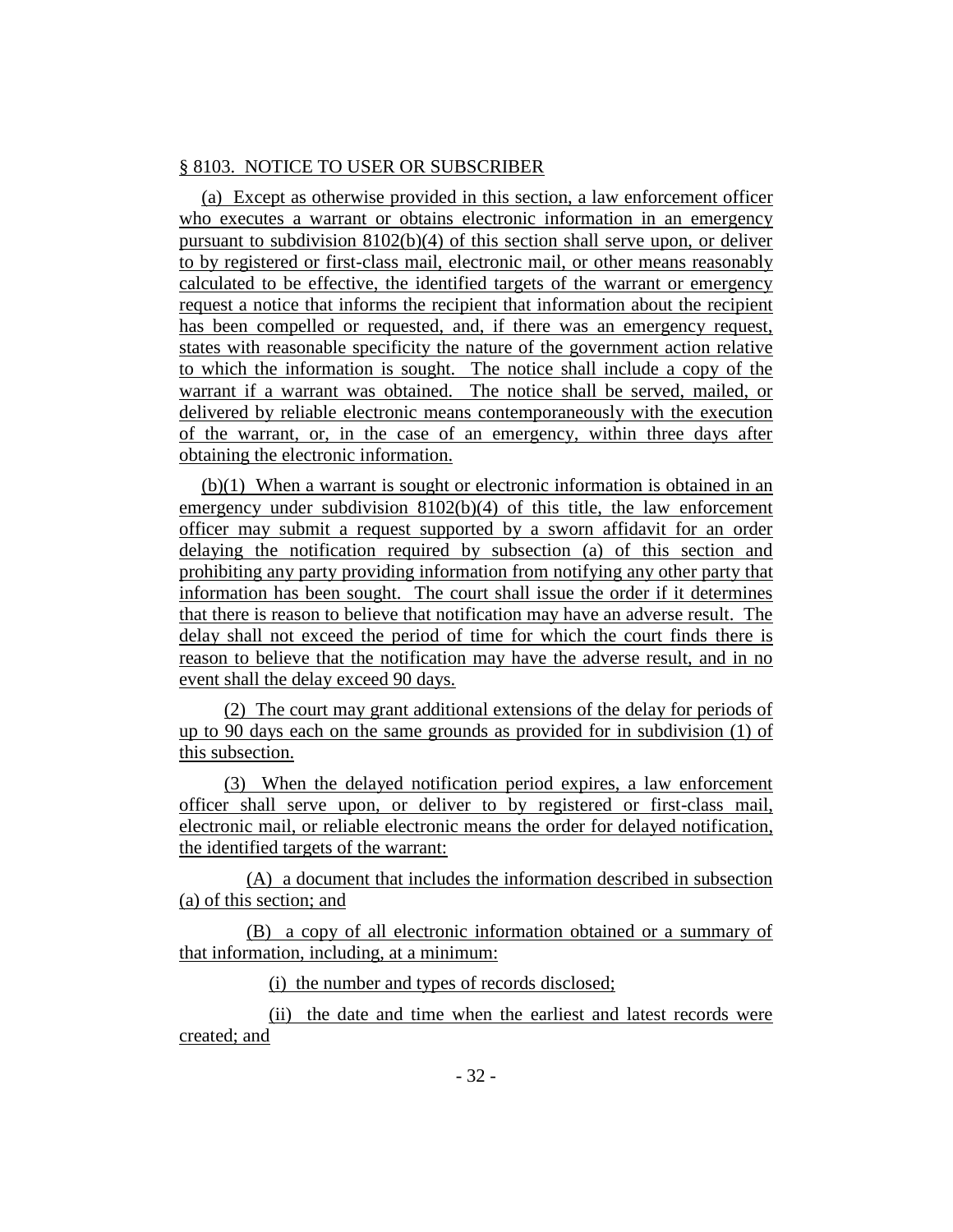## (iii) a copy of the motion seeking delayed notification.

(c) If there is no identified target of a warrant or emergency request at the time of its issuance, the government entity shall submit to the Department of Public Safety within three days of the execution of the warrant or issuance of the request all of the information required by subsection (a) of this section. If an order delaying notice is issued pursuant to subsection (b) of this section, the law enforcement officer shall submit to the Department upon the expiration of the delayed notification period all of the information required in subdivision (b)(3) of this section. The Department shall publish all reports required by this subsection on its Internet website within 90 days of receipt. The Department shall redact names and other identifying information from the reports.

(d) Except as otherwise provided in this section, nothing in this chapter shall prohibit or limit a service provider or any other party from disclosing information about any request or demand for electronic information.

(e) For purposes of this chapter, a warrant served upon a service provider is deemed to have been executed no later than five days after the information or data compelled by the warrant has been produced by the service provider to a law enforcement officer.

# § 8104. EXCLUSIVE REMEDIES FOR A VIOLATION OF THIS CHAPTER

(a) A defendant in a trial, hearing, or proceeding may move to suppress electronic information obtained or retained in violation of the U.S. Constitution, the Vermont Constitution, or this chapter.

(b) A defendant in a trial, hearing, or proceeding shall not move to suppress electronic information on the ground that Vermont lacks personal jurisdiction over a service provider, or on the ground that the constitutional or statutory privacy rights of an individual other than the defendant were violated.

(c) A service provider who receives a subpoena issued pursuant to this chapter may file a motion to quash the subpoena. The motion shall be filed in the court that issued the subpoena before the expiration of the time period for production of the information. The court shall hear and decide the motion as soon as practicable. Consent to additional time to comply with process under section 806 of this title does not extend the date by which a service provider shall seek relief under this subsection.

# § 8105. EXECUTION OF WARRANT FOR INFORMATION KEPT BY SERVICE PROVIDER

A warrant issued under this chapter may be addressed to any Vermont law enforcement officer. The officer shall serve the warrant upon the service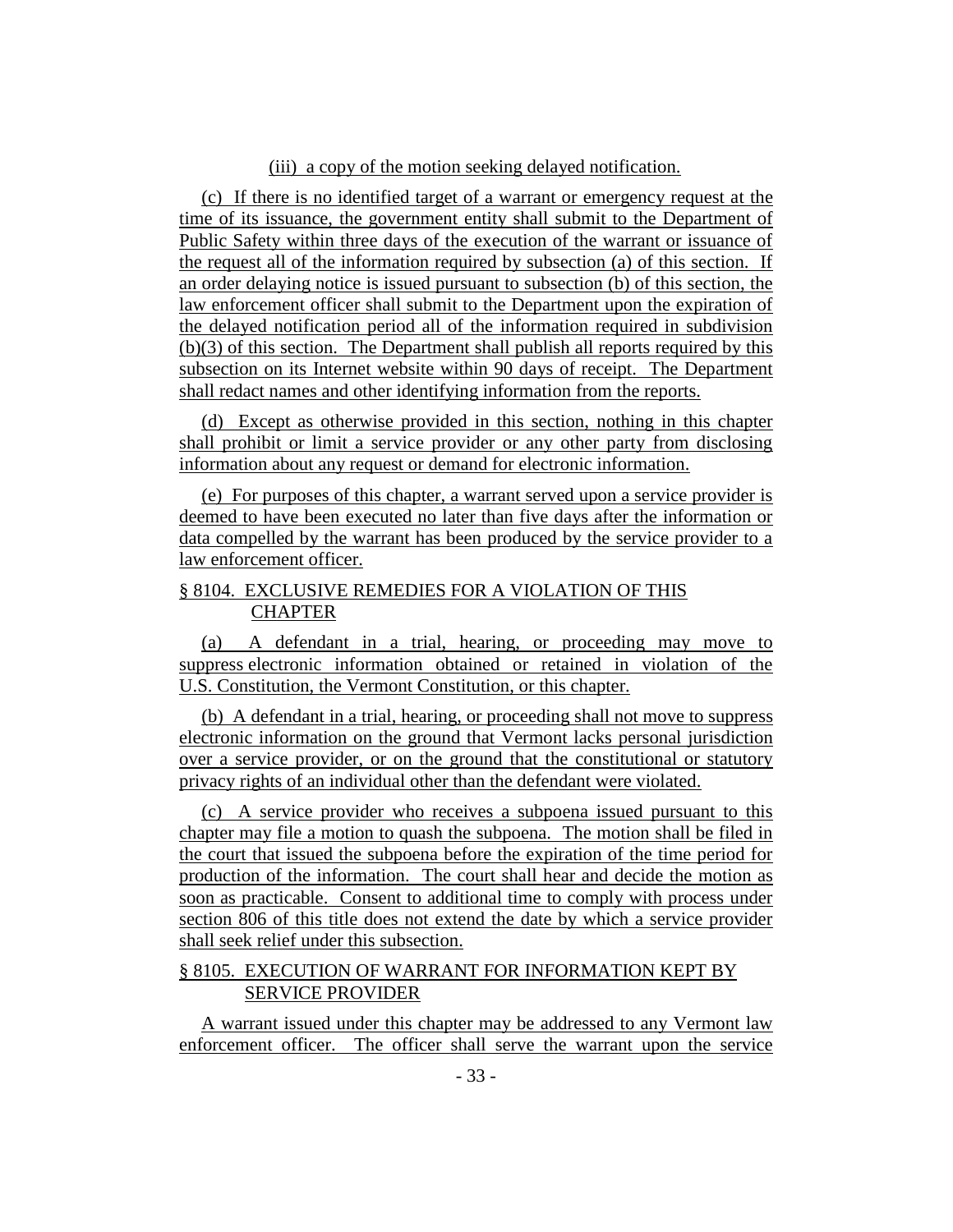provider, the service provider's registered agent, or, if the service provider has no registered agent in the State, upon the Office of Secretary of State in accordance with 12 V.S.A. §§ 851–858. If the service provider consents, the warrant may be served via U.S. mail, courier service, express delivery service, facsimile, electronic mail, an Internet-based portal maintained by the service provider, or other reliable electronic means. The physical presence of the law enforcement officer at the place of service or at the service provider's repository of data shall not be required.

#### § 8106. SERVICE PROVIDER'S RESPONSE TO WARRANT

The service provider shall produce the items listed in the warrant within 20 days in a manner and format that permits them to be searched by the law enforcement officer. The court may, for good cause shown, shorten or lengthen the 20-day deadline. This section shall not be construed to limit the authority of a law enforcement officer under existing law to search personally for and locate items or data on the premises of a Vermont service provider.

# § 8107. CRIMINAL PROCESS ISSUED BY VERMONT COURT; **RECIPROCITY**

(a) Criminal process, including subpoenas, search warrants, and other court orders issued pursuant to this chapter, may be served and executed upon any service provider within or outside the State, provided the service provider has contact with Vermont sufficient to support personal jurisdiction over it by this State. Notwithstanding any other provision in this chapter, only a service provider may challenge legal process, or the admissibility of evidence obtained pursuant to it, on the ground that Vermont lacks personal jurisdiction over it.

(b) This section shall not be construed to limit the authority of a court to issue criminal process under any other provision of law.

(c) A service provider incorporated, domiciled, or with a principal place of business in Vermont that has been properly served with criminal process issued by a court of competent jurisdiction in another state, commonwealth, territory, or political subdivision thereof shall comply with the legal process as though it had been issued by a court of competent jurisdiction in this State.

# § 8108. REAL TIME INTERCEPTION OF INFORMATION PROHIBITED

A law enforcement officer shall not use a device which via radio or other electromagnetic wireless signal intercepts in real time from a user's device a transmission of communication content, real time cellular tower-derived location information, or real time GPS-derived location information, except for purposes of locating and apprehending a fugitive for whom an arrest warrant has been issued. This section shall not be construed to prevent a law